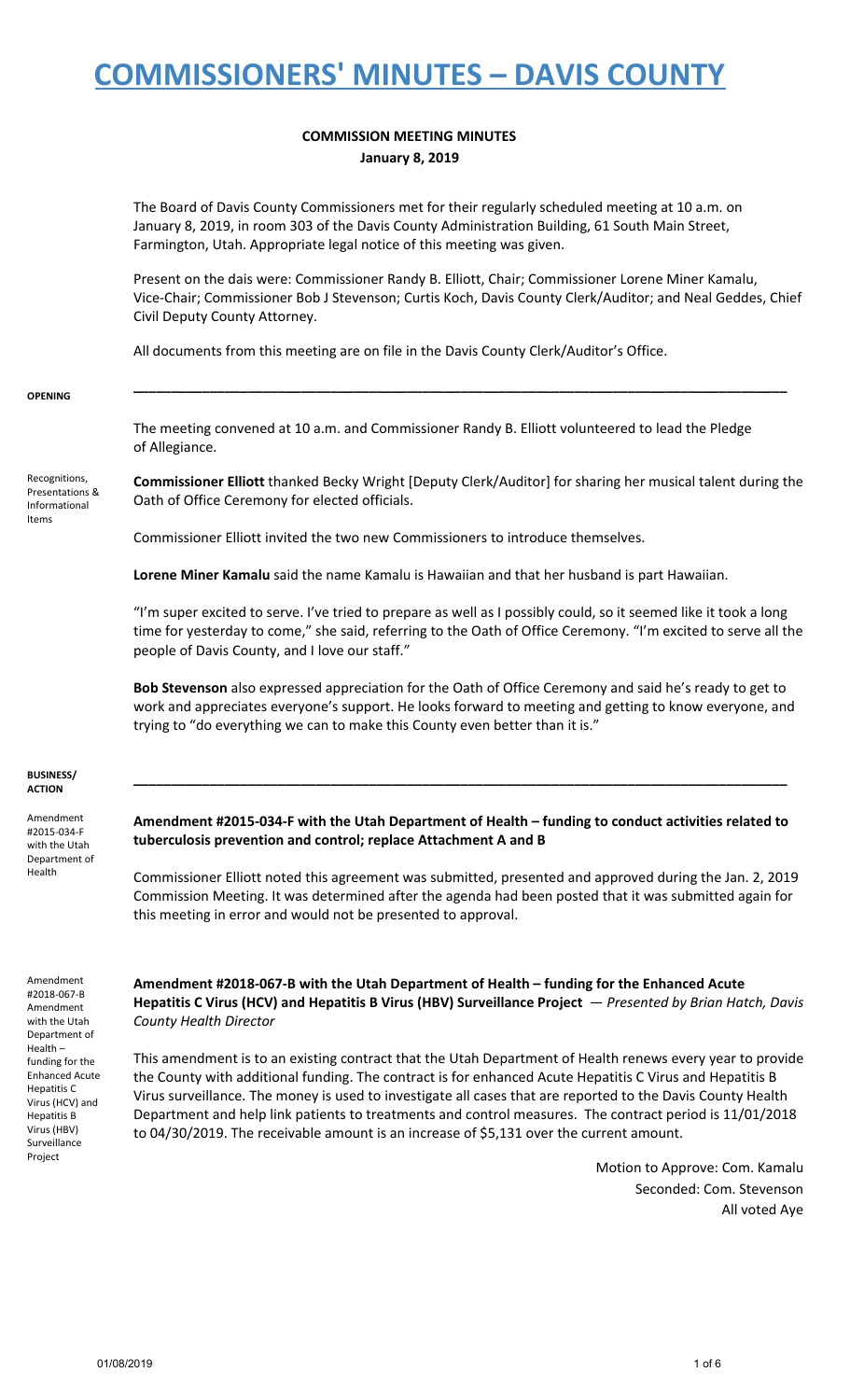Resolution #2019-016 setting the term and rotation of the Chair and Vice-Chair of the Davis County

**Resolution #2019-016 setting the term and rotation of the Chair and Vice-Chair of the Davis County** — *Presented by Commissioner Randy B. Elliott*

Commissioner Elliott read a resolution setting the term and rotation of the Chair and Vice Chair of the Davis County Commission. Randy Elliott will continue as Chair for 2019, with Lorene Miner Kamalu serving as Vice Chair. The Vice-Chair will assume the role of Chair each year thereafter with a new Vice Chair selected by the Board each December. This resolution replaces Resolution #2018-235.

[There was some confusion about the number to be associated with the resolution and it was noted in the meeting as 2019-235. The actual number, 2019-016, was assigned after the meeting.]

> Motion to Approve: Com. Stevenson Seconded: Com. Kamalu All voted Aye

Resolution #2019-017 approving the appointment of Commissioner Bob J Stevenson to serve as the Davis County representative on the Board of Trustees of the South Davis Metro Fire Service Area

**Resolution #2019-017 approving the appointment of Commissioner Bob J Stevenson to serve as the Davis County representative on the Board of Trustees of the South Davis Metro Fire Service Area** — *Presented by Commissioner Randy B. Elliott*

Commissioner Elliott read a resolution appointing Commissioner Bob J Stevenson to serve as the Davis County representative on the South Davis Metro Fire Service Areas Board of Trustees. This resolution is immediately effective upon adoption.*.*

> Motion to Approve: Com. Kamalu Seconded: Com. Elliott All voted Aye

Request to appoint Commissioner Lorene Miner Kamalu to serve on the Davis County Library Board of Directors

**Request to appoint Commissioner Lorene Miner Kamalu to serve on the Davis County Library Board of Directors** — *Presented by Commissioner Randy B. Elliott*

A request was presented to appoint Commissioner Lorene Miner Kamalu to serve on the Davis County Library Board of Directors.

> Motion to Approve: Com. Stevenson Seconded: Com. Elliott All voted Aye

Request to appoint Davis **County** Commissioners Randy B. Elliott and Bob J Stevenson to the Utah Association of Counties (UAC) Board of Directors

**Request to appoint Davis County Commissioners Randy B. Elliott and Bob J Stevenson to the Utah Association of Counties (UAC) Board of Directors** — *Presented by Commissioner Randy B. Elliott*

A request was presented to appoint Davis County Commissioners Randy B. Elliott and Bob J Stevenson to the Utah Association of Counties (UAC) Board of Directors.

> Motion to Approve: Com. Kamalu Seconded: Com. Stevenson All voted Aye

Commissioner Kamalu moved to recess to Board of Equalization. Commissioner Stevenson seconded the motion. All voted Aye.

**\_\_\_\_\_\_\_\_\_\_\_\_\_\_\_\_\_\_\_\_\_\_\_\_\_\_\_\_\_\_\_\_\_\_\_\_\_\_\_\_\_\_\_\_\_\_\_\_\_\_\_\_\_\_\_\_\_\_\_\_\_\_\_\_\_\_\_\_\_\_\_\_\_\_\_\_\_\_\_\_\_\_\_\_\_\_\_\_**

**BOARD OF EQUALIZATION**

Property Tax Register

Property Tax Register matters were presented by Curtis Koch, Davis County Clerk/Auditor, as follows: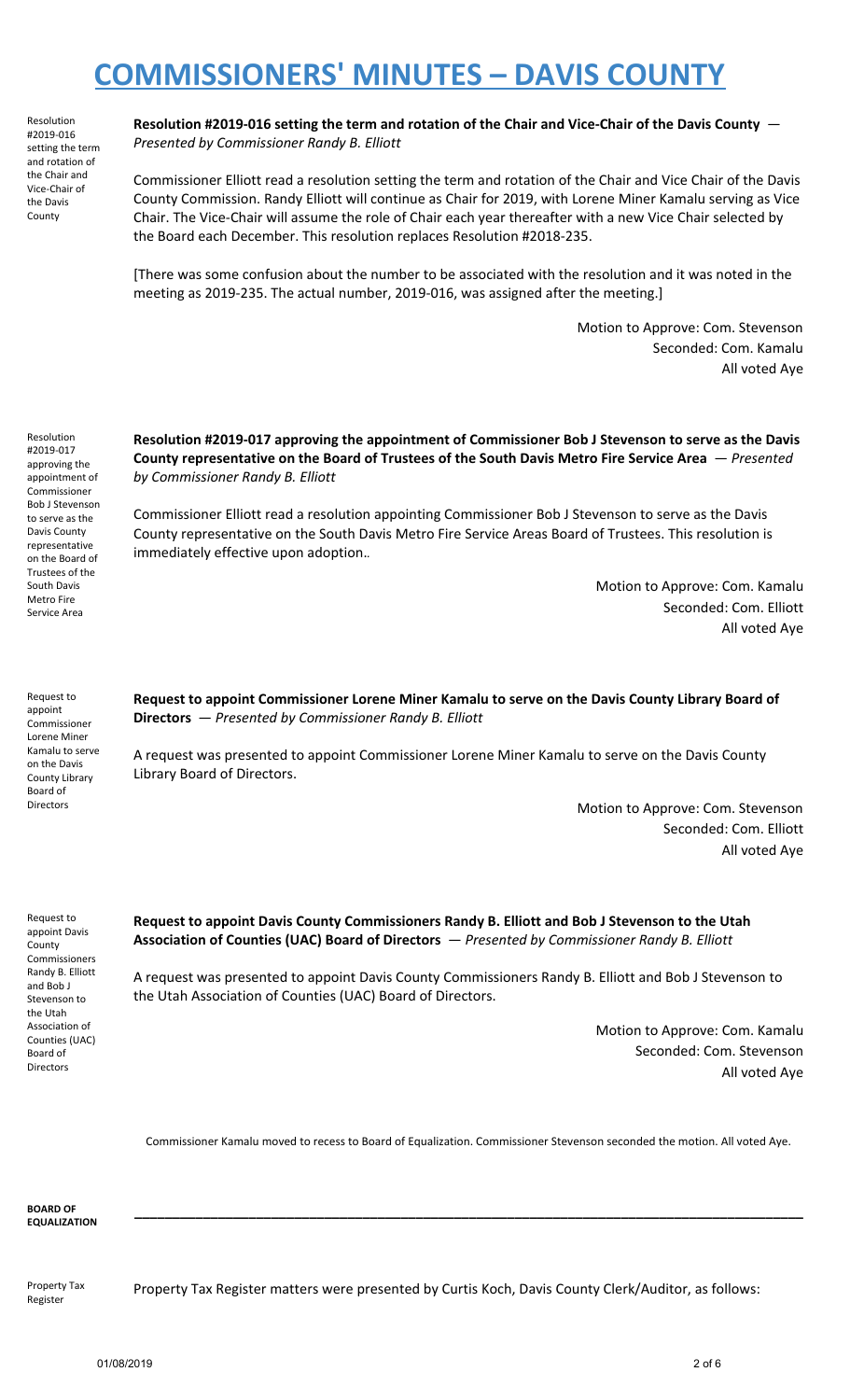Under Auditor's Adjustments, Commissioners were asked to consider reports with various appeals recommended to be approved; a No Change in Value report with various recommendations; a Hearing Findings report with various findings; and one Abated Taxes adjusted to market value for six months.

Under Abatements, there was a report with various late abatements. There were also 11 corrections for consideration.

Under Treasurer Adjustments, small dollar write-offs for December totaled \$23.08.

Motion to Approve: Com. Kamalu Seconded: Com. Stevenson All voted Aye

Commissioner Kamalu moved to reconvene Commission Meeting. Commissioner Stevenson seconded the motion. All voted Aye.

| <b>CONSENT</b><br><b>ITEMS</b>                    |                                                                                                                                                                                                                                    |
|---------------------------------------------------|------------------------------------------------------------------------------------------------------------------------------------------------------------------------------------------------------------------------------------|
|                                                   |                                                                                                                                                                                                                                    |
| <b>Check Registers</b>                            | <b>Check Registers</b>                                                                                                                                                                                                             |
|                                                   | Check Registers were approved.                                                                                                                                                                                                     |
|                                                   | Motion to Approve: Com. Kamalu<br>Seconded: Com. Stevenson                                                                                                                                                                         |
|                                                   | All voted Aye                                                                                                                                                                                                                      |
| Commission<br>Meeting<br>Minutes                  | <b>Meeting Minutes</b>                                                                                                                                                                                                             |
|                                                   | Minutes for a Commission Meeting held on December 11, 2018, and a Special Meeting held on December<br>11, 2018, were presented for approval.                                                                                       |
|                                                   | Motion to Approve: Com. Kamalu<br>Seconded: Com. Stevenson<br>All voted Aye                                                                                                                                                        |
| Personnel<br>Register                             | <b>Personnel Register</b>                                                                                                                                                                                                          |
|                                                   | Commissioner Kamalu presented the following Basic Training Reimbursement Agreements and thanked<br>those serving.                                                                                                                  |
| Agreement<br>#2019-018 with<br>Desirae<br>Coleman | Agreement #2019-018, a basic training reimbursement with Desirae Coleman - Correctional Officer, was<br>presented for approval. The contract period is 12/28/2018 to 12/28/2020. The receivable contract amount<br>is \$11,970.12. |
|                                                   | Motion to Approve: Com. Kamalu<br>Seconded: Com. Stevenson<br>All voted Aye                                                                                                                                                        |
| Agreement<br>#2019-019 with<br>Jessica Cutler     | Agreement #2019-019, a basic training reimbursement with Jessica Cutler - Correctional Officer, was<br>presented for approval. The contract period is 11/29/2018 to 11/29/2020. The receivable contract amount                     |
|                                                   | is \$11,970.12.                                                                                                                                                                                                                    |

Seconded: Com. Stevenson All voted Aye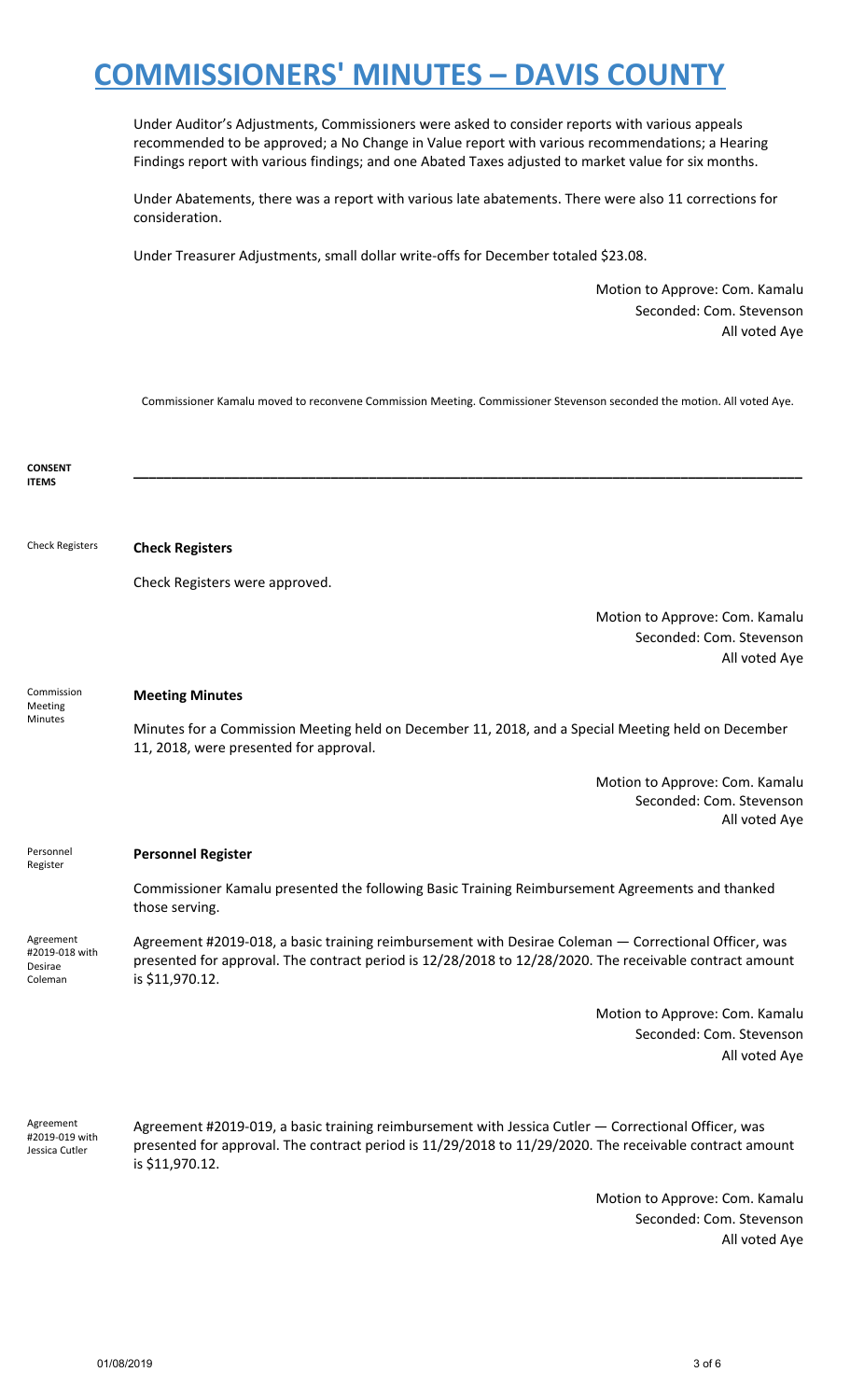Agreement #2019-020 with Kelin Eberly

Agreement #2019-020, a basic training reimbursement with Kelin Eberly — Correctional Officer, was presented for approval. The contract period is 11/09/2018 to 11/09/2019. The receivable contract amount is \$5,985.06.

> Motion to Approve: Com. Kamalu Seconded: Com. Stevenson All voted Aye

Agreement #2019-021 with Deijon Fiefia

Agreement #2019-021, a basic training reimbursement with Deijon Fiefia — Correctional Officer, was presented for approval. The contract period is 10/19/2019 to 10/19/2020. The receivable contract amount is \$11,970.12.

> Motion to Approve: Com. Kamalu Seconded: Com. Stevenson All voted Aye

Agreement #2019-022 with Cody Jackson

Agreement #2019-022, a basic training reimbursement with Cody Jackson — Correctional Officer, was presented for approval. The contract period is 11/16/2018 to 11/16/2020. The receivable contract amount is \$11,970.12.

> Motion to Approve: Com. Kamalu Seconded: Com. Stevenson All voted Aye

Agreement #2019-023 with Scott Jankielsztajn

Agreement #2019-023, a basic training reimbursement with Scott Jankielsztajn — Correctional Officer, was presented for approval. The contract period is 11/16/2018 to 11/16/2020. The receivable contract amount is \$11,970.12.

> Motion to Approve: Com. Kamalu Seconded: Com. Stevenson All voted Aye

Agreement #2019-024 with Noah Ryerson

Agreement #2019-024, a basic training reimbursement with Noah Ryerson — Deputy Sheriff Paramedic, was presented for approval. The contract period is 12/17/2018 to 12/17/2020. The receivable contract amount is \$11,970.12.

> Motion to Approve: Com. Kamalu Seconded: Com. Stevenson All voted Aye

Agreement #2019-025 with James Taufer

Agreement #2019-025, a basic training reimbursement with James Taufer — Correctional Officer, was presented for approval. The contract period is 11/30/2018 to 11/30/2018. The receivable contract amount is \$11,970.12.

> Motion to Approve: Com. Kamalu Seconded: Com. Stevenson All voted Aye

**COMMISSION COMMENTS**

**Commissioner Elliott** again recognized changes to the Board of Davis County Commissioners.

"They ran their races and now we have some new Commissioners on my sides, to the left and to the right and we've had several opportunities to get together and talk and discuss the County, and I'm excited," he

**\_\_\_\_\_\_\_\_\_\_\_\_\_\_\_\_\_\_\_\_\_\_\_\_\_\_\_\_\_\_\_\_\_\_\_\_\_\_\_\_\_\_\_\_\_\_\_\_\_\_\_\_\_\_\_\_\_\_\_\_\_\_\_\_\_\_\_\_\_\_\_\_\_\_\_\_\_\_\_\_\_\_\_\_\_\_\_\_**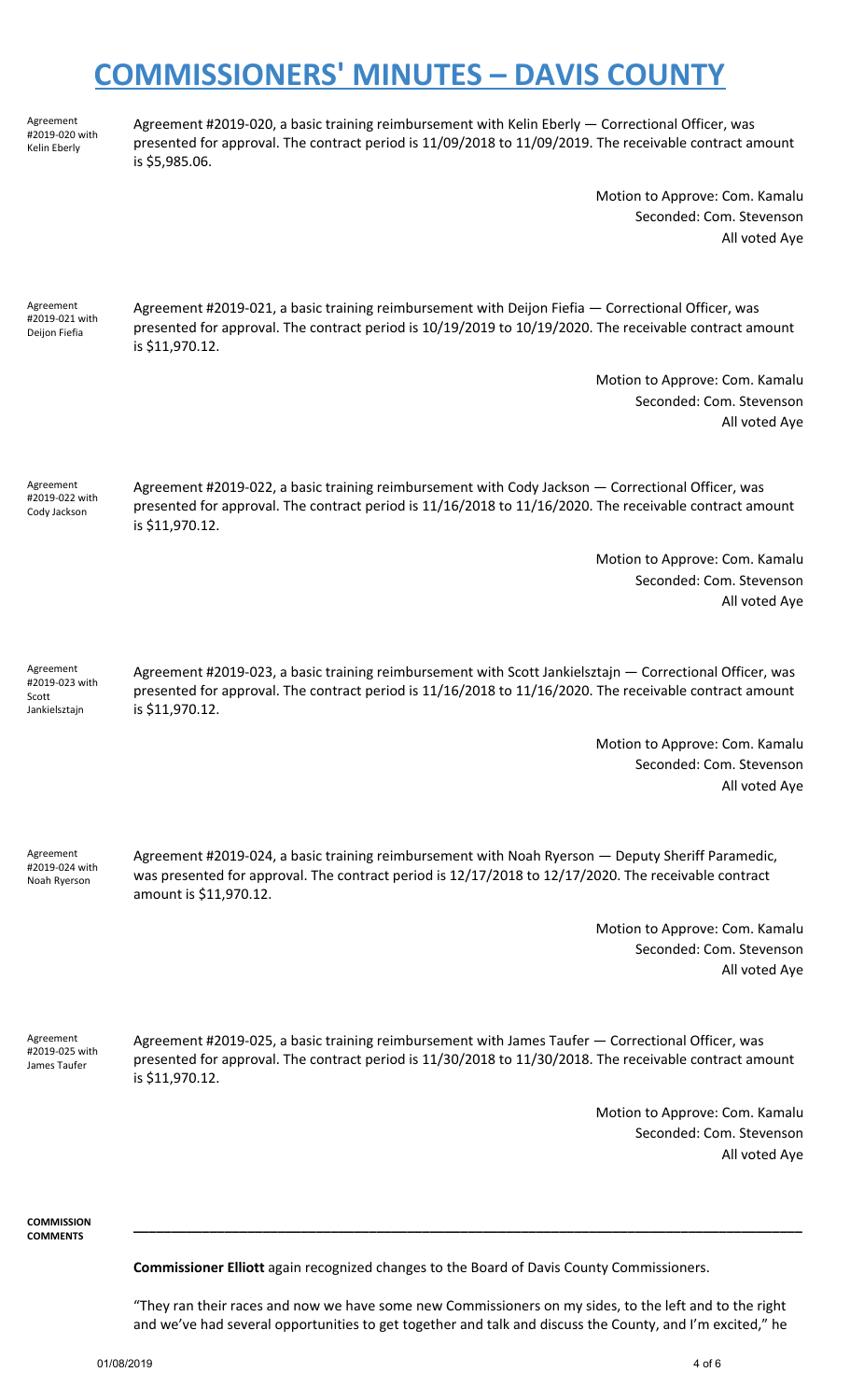said. "They'll do a great job – they're very passionate about what they're doing, and I think you're going to see some great things coming from Davis County as we move forward."

**Commissioner Kamalu** thanked everyone in attendance.

**Commissioner Stevenson** noted the time and joked that he loves fast meetings.

Commissioner Elliott invited other comments from the dais.

Clerk/Auditor **Curtis Koch** welcomed the new Commissioners.

County Attorney **Neal Geddes** congratulated Commissioner Stevenson and Commissioner Kamulu on completing their first Commission Meeting and doing so in less than 20 minutes. "That is a worthy achievement to strive for regularly," he quipped.

Members of the public were invited to make comments to the Commission.

**PUBLIC COMMENTS Jane Joy**, of Bountiful, said she's grateful for the past Commissioners who were instrumental in helping the Joy Foundation receive a grant from the Commissioners Cup, but she's also excited to see the new Commissioners.

"I just love people who serve our Country and our community and thank you so much," she said.

She expressed hope for future funding to help the Joy Foundation program.

"The Joy Foundation is most likely known by most people in the County for their 'Magic on the Sidewalk' chalk festival, in Bountiful, which was born out of love for youth and the ability to get kids who are struggling to sit down on the sidewalk – sitting next to a professional artist – and look at the possibilities that they can bring into their life," she said.

The festival has grown from 25 participating artists the first year to 160 last year.

"It has just become one of the great traditions of the area, and we thank you," she said, noting that the foundation has received requests from Park City, Moab, Ogden, and Carlton, Oregon, to help with similar festivals. "It is because of people like you who support us and help us."

Funding received from the Commissioners Cup is being used to help upgrade the foundation's website.

"We're a true charity. We do not have a paid staff, but we run an open mic for youth every single Saturday night in Bountiful," she said, adding that it's from 8 p.m. to 10 p.m. and is family friendly. "We wanted the kids to know there's a safe place to go to stay out of trouble and it's a healthy thing."

The Foundation recently staged "An Evening of Acting Out" featuring young actors performing enlightening works by young writers. The program also provides painting lessons for kids at Farmington Bay Youth Center.

"Our goal is to take all of the children and give them a sense of belonging to the community," she said.

In response to Commissioners' questions, Jane Joy explained that the foundation was not named after her or by her. The foundation's name is because of the goal of bringing joy to the youth of the community. She also noted that the foundation can't afford rent, and the owner of a local business wanted to help, so open mic events and classes are held at 55 N. Main, in Bountiful, under the Royal India restaurant.

**MEETING ADJOURNED**

Commission meeting was adjourned at 10:22 a.m.

All publicly distributed materials associated with this meeting are noted as follows:

A1-A2. Agenda